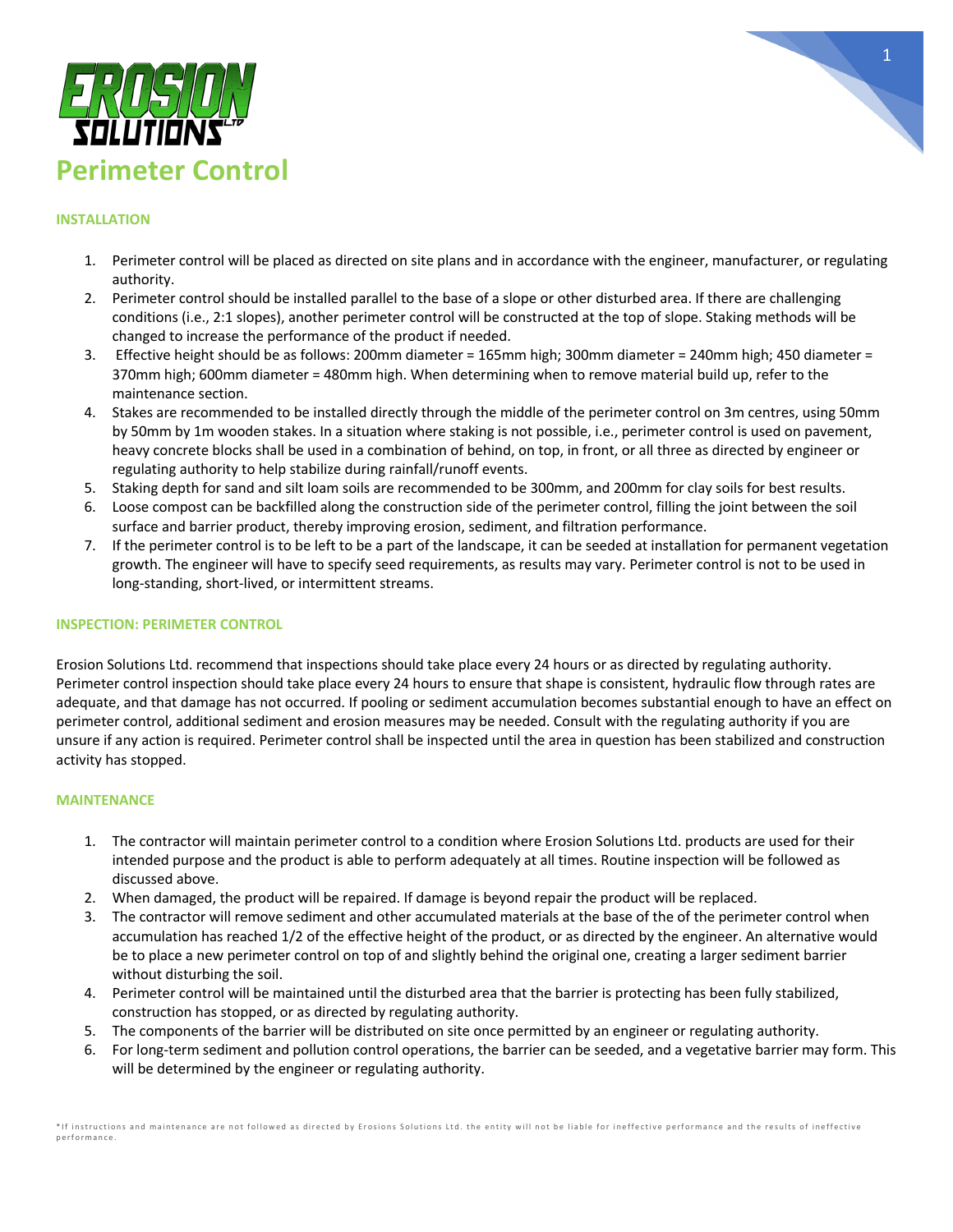

# **Inlet Protection**

## **INSTALLATION**

- 1. Inlet protection will be placed as directed on site plans and in accordance with the engineer, manufacturer, or regulating authority. Inlet protection will be installed in a method that completely protects the inlet area.
- 2. Installation of curb inlet protection will have an overlapping distance of 460mm on either side of the opening that is to be protected. Inlet protection will be anchored to material behind the curb using staples, stakes or other anchoring methods capable of holding the inlet protection in place.
- 3. Inlet protection and curb sediment containment will use 200mm diameter inlet protection and drain inlets on soil will use 300mm or 450mm diameter inlet protection. In severe flow situations, larger inlet protection will be specified by the engineer. During the curb installation process, the inlet protection can be compacted to be shorter than curb height as long as there is no damage to the inlet protection barrier.
- 4. In the case that the inlet protection will not drain properly because it is clogged with material, it will be serviced to ensure proper flow into the drain. In the case of unusual storm events, overflow can be accepted to prevent the area from becoming flooded.
- 5. Inlet protection will be positioned so material will collect outside the barrier to ensure proper filtration.
- 6. For drains and inlets without street grates, a spacer is needed to keep the barrier away from the drain opening. This spacer should be wire fencing with substantial rigidity to cover the drain opening to prevent the barrier from falling into the drain. Use at least one spacer 1.5m of curb drain opening. The wire grid will also inhibit most waste from entering the drain.
- 7. Stakes are recommended to be installed directly through the middle of the inlet protection on 1.5m centres, using 50mm by 50mm by 1m wooden stakes. In a situation where staking is not possible (i.e., inlet protection is used on pavement), heavy concrete blocks shall be used in a combination of behind, on top, in front, or all three as directed by engineer or regulating authority to help stabilize during rainfall/runoff events. Staking depth for sand and silt loam soils are recommended to be 300mm, 200mm for clay soils for best results.

### **INSPECTION: INLET PROTECTION**

Erosion Solutions Ltd. recommend that inspections should take place every 24 hours or as directed by regulating authority. Inlet protection inspection should take place every 24 hours to ensure that shape is consistent, hydraulic flow through rates are adequate, and that damage has not occurred. If pooling or sediment accumulation becomes substantial enough to have an effect on inlet protection additional sediment and erosion measures may be needed. Consult with the regulating authority if you are unsure if any action required. Inlet protection shall be inspected until area in question has been stabilized and construction activity has stopped.

#### **MAINTENANCE**

- 1. The contractor will maintain inlet protection to a condition where Erosion Solutions Ltd. products are used for their intended purpose and the product is able to perform adequately at all times. Routine inspection will be followed as discussed above.
- 2. When damaged, the product will be repaired. If damage is beyond repair, the product will be replaced.
- 3. The contractor will remove sediment and other accumulated materials at the base of the of the perimeter control when accumulation has reached 1/2 of the effective height of the product, or as directed by the engineer. An alternative would be to place a new inlet protection barrier on top of and slightly behind the original one creating a larger sediment barrier without disturbing the soil.

\*If instructions and maintenance are not followed as directed by Erosions Solutions Ltd. the entity will not be liable for ineffective performance and the results of ineffective performance.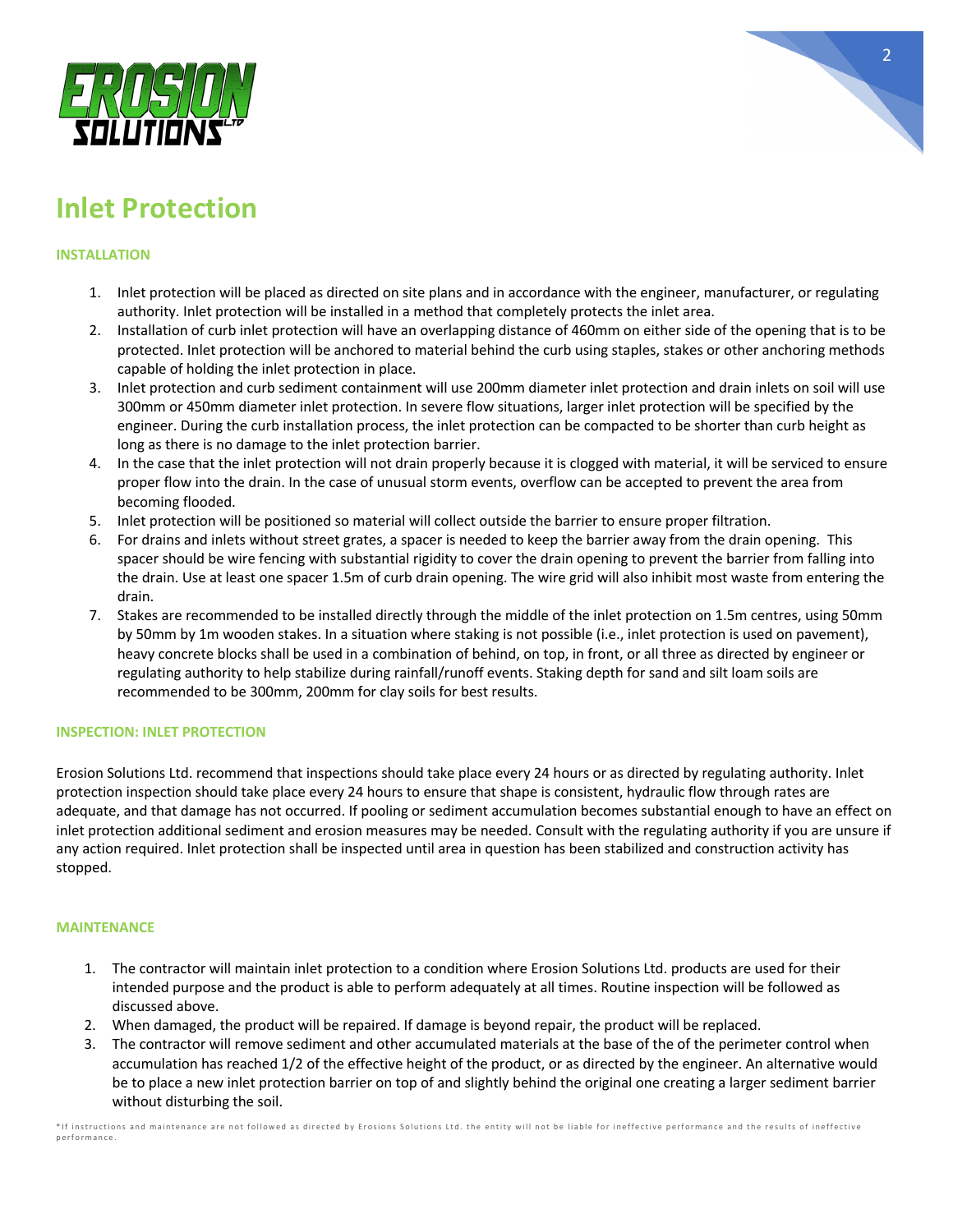

- 4. Inlet protection will be maintained until the disturbed area that the barrier is protecting has been fully stabilized, construction has stopped, or as directed by regulating authority.
- 5. Regular maintenance includes moving, lifting, and/or temporarily removing the barrier to clean around and under them as materials collect.
- 6. The barrier will be removed from paved or concrete surfaces, or distributed on site once permitted by an engineer or regulating authority.

# **Check Dams**

## **INSTALLATION**

- 1. Check dams will be placed as per site plan for clarification on orientation seek direction from the engineer or manufacturer. The check dam's installation should be oriented to reduce runoff speed, ditch erosion, and collect sediment while allowing flow of filtered water to continue.
- 2. Check dams can be pre manufactured or manufactured at site.
- 3. Installation of check dams will exceed the width of the normal ditch/channel flow line by 1.5m on both slopes to ensure water flows through the device.
- 4. The centre of the check dam will be at least 150mm lower than the sides of the ditch/channel.
- 5. Recommended diameter size of check dams 300mm. In higher flow ditches/channels, the designs may recommend a larger check dams (450mm or 600mm diameter) or increase staking requirements.
- 6. Check dams can be stacked on top of each other if required for additional height and weight.
- 7. 200mm diameter check dams can be placed close together for the purpose of slowing down the flow and reduce ditch/channel bed erosion.
- 8. If check dams are specified in an open based triangle construction design, it is recommended they be configured at a 90 degree angle with the right angle facing up the slope in the centre of the ditch/channel bed with the open end facing towards the down slope. Ends of check dams will reach to the maximum flow line of the ditch/channel or overtop of the ditch/channel depending on site design. Stakes will stabilize the ends of the check dam.
- 9. Stakes will be installed through the centre of the check dam on 1.5m centres, using 50mm by 50mm by 1m wooden stakes.
- 10. Staking depth for sand and silt loam soils are recommended to be 300mm and 200mm for clay soils.
- 11. Check dams can be installed on top of erosion control blankets and other reinforcement geotextiles.

### **INSPECTION: CHECK DAMS**

Erosion Solutions Ltd. recommend that inspections should take place every 24 hours or as directed by regulating authority. Check dam inspection should take place every 24 hours to ensure that shape is consistent, hydraulic flow through rates are adequate, that damage has not occurred, sediment accumulation levels have not exceeded effective height, and that erosion of the ditch/channel has not compromised the check dam's performance ability. If pooling or sediment accumulation becomes substantial enough to have an effect on the check dam, additional sediment and erosion measures may be needed such as adding another barrier on top of the existing one, or sediment removal from the front side of the barrier. Storm debris accumulation should never be higher than the sides of the check dam. Overflow is acceptable during large storm events. Consult with the regulating authority if you are unsure if any action is required. Check dams will be inspected until the area in question has been stabilized and construction activity has stopped.

- 1. The contractor will maintain the check dam to an adequate condition and perform routine inspections.
- 2. When damage occurs, the product will be repaired. If damage is beyond repair, the product will be replaced.
- 3. The contractor will remove sediment and other accumulated materials at the base of the of the check dam when accumulation has reached 1/2 of the effective height of the product, or as directed by the engineer. An alternative would

<sup>\*</sup>If instructions and maintenance are not followed as directed by Erosions Solutions Ltd. the entity will not be liable for ineffective performance and the results of ineffective performance.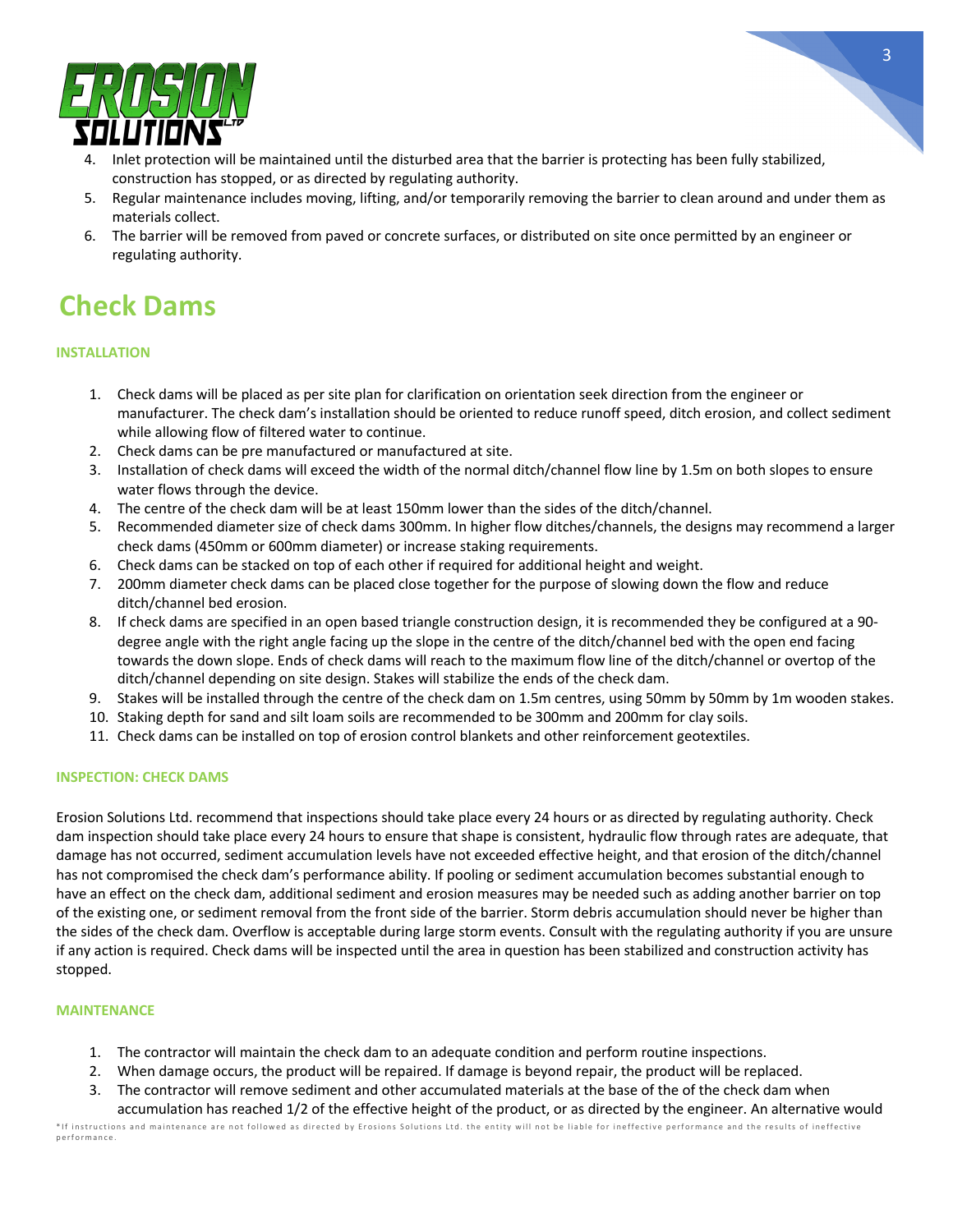

be to place a check dam on top of and slightly behind the original one creating a larger sediment barrier without disturbing the soil. Another barrier can be installed adjacent and parallel to the upslope side of the original check dam. This would increase sediment storage capacity without any soil disturbance.

- 4. When or if check dams become clogged with materials, removal of debris and sediment is necessary to ensure proper flow through the ditch or channel.
- 5. Check damns will be maintained until disturbed area that the barrier is protecting has been fully stabilized, construction has stopped, or as directed by regulating authority.
- 6. Check dam components can be distributed on site once the site is fully stabilized, construction activity has stopped, or as determined by the engineer.

# **Slope Interruption**

## **INSTALLATION**

- 1. Slope interruption is used to mediate the effects of storm water run-off, erosion on steep slopes, and soluble pollutants. It will be placed as directed on site plans and in accordance with the engineer, manufacturer, or regulating authority. Slope interruption is to be placed perpendicular to the flow of the slope. It will cover the contours of the slope to ensure the mediation of sediment and storm water run-off.
- 2. Stakes will be installed through the centre of the barrier on 1.5m centres, using 50mm by 50mm by 1m wooden stakes.
- 3. Staking depth for sand and silt loam soils are recommended to be 300mm and 200mm for clay soils.
- 4. Loose compost can be backfilled along the construction side of the slope interruption, filling the joint between the soil surface and barrier product, improving erosion, sediment, and filtration performance.
- 5. If the barrier is to be left to be a part of the landscape, it can be seeded at installation for permanent vegetation growth. The engineer will have to specify seed requirements, as results may vary. Slope interruption is not to be used in longstanding, short-lived, or intermittent streams.

### **INSPECTION: SLOPE INTERRUPTION**

Erosion Solutions Ltd. recommend that inspections should take place every 24 hours or as directed by regulating authority. Slope interruption inspection should take place every 24 hours to ensure that shape is consistent, hydraulic flow through rates are adequate, and that damage has not occurred. If pooling or sediment accumulation becomes substantial enough to have an effect on the slope interruption performance, additional sediment and erosion measures may be needed such as adding another barrier on top of the existing one, or sediment removal from the front side of the barrier. During storm water run-off events, water flowing over the barrier is acceptable. Consult with the regulating authority if you are unsure if any action is required. Slope interruption will be inspected until the area in question has been stabilized and construction activity has stopped.

- 1. The contractor will maintain slope interruption to a condition where Erosion Solutions Ltd. products are used for their intended purpose and the product is able to perform adequately at all times. Routine inspection will be followed as discussed above.
- 2. When damage occurs, the product will be repaired. If damage is beyond repair, the product will be replaced.
- 3. The contractor will remove sediment and other accumulated materials at the base of the of the slope interruption when accumulation has reached 1/2 of the effective height of the product, or as directed by the engineer. An alternative would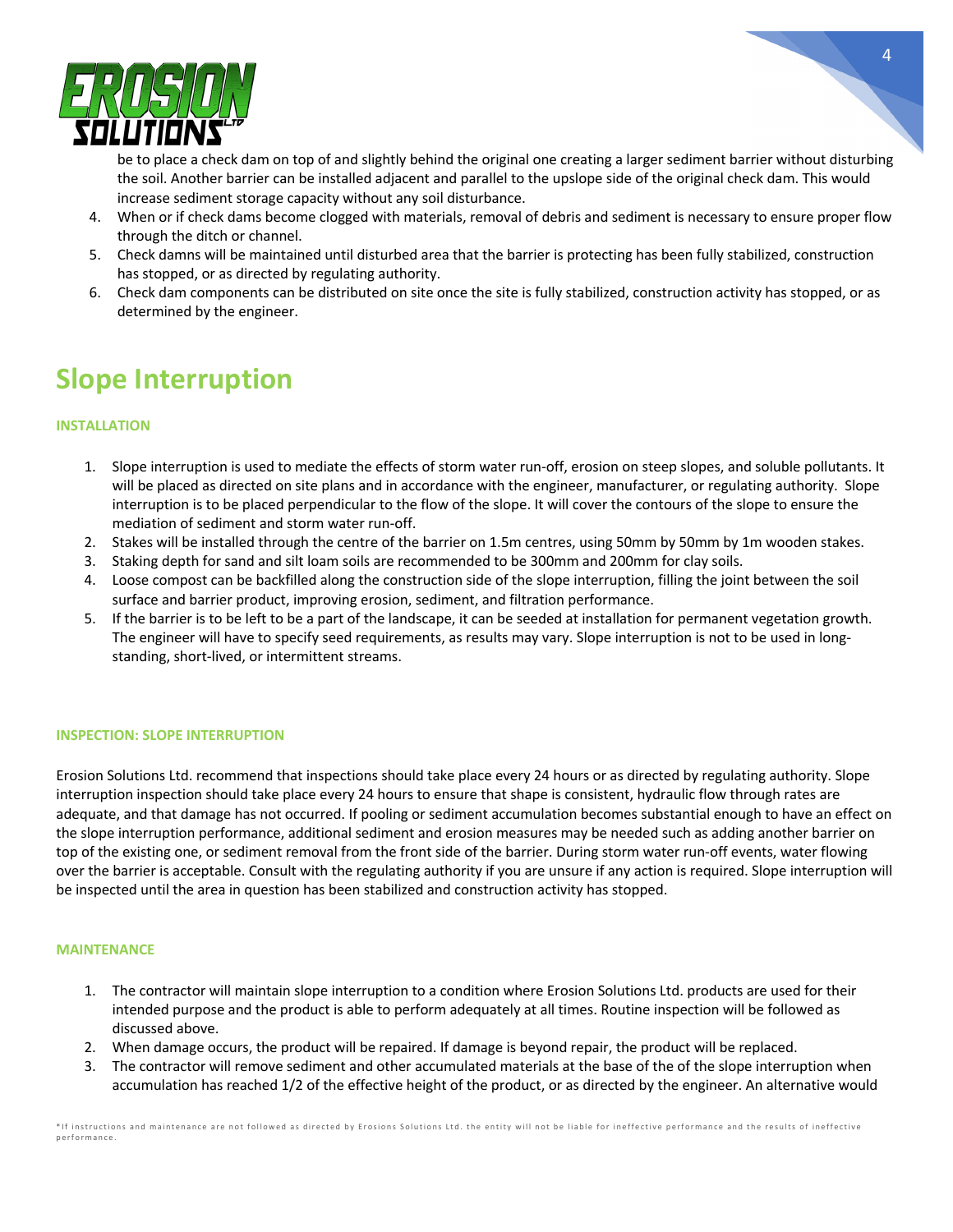

be to place a new slope interruption device on top of and slightly behind the original one creating a larger sediment barrier without disturbing the soil.

- 4. Slope interruption will be maintained until the slope has been fully stabilized, construction has stopped, or as directed by regulating authority.
- 5. The components of the barrier will be distributed on site once permitted by an engineer or regulating authority.
- 6. For long-term sediment and pollution control operations, the barrier can be seeded, and a vegetative barrier may form. This will be determined by the engineer or regulating authority.

# **Run-off Diversion**

### **INSTALLATION**

- 1. Run-off diversion will be placed on site as per the site plans, or as directed by the engineers or regulating authority.
- 2. Run-off diversion will be placed before areas of unprotected soil, or places that are vulnerable to erosion.
- 3. Run-off diversion is recommended to be installed 2m before the of the highest elevation that will need diversion to ensure that there is no water flowing around the top of the device. It will be positioned uphill into any existing vegetation.
- 4. Run-off diversion is recommended to be positioned downhill to prevent pooling of materials and water at the end of the device.
- 5. Run-off diversion will lead the flow of run-off to stabilized soil, channels, swales, drainage points, level ground, or other collection areas.
- 6. Run-off diversion is recommended to be on slopes equal to or greater than 1% to ensure safe and non-disruptive run-off.
- 7. Run-off diversion installed on slopes greater than 5% could benefit from having additional run-off, erosion, and soil stabilization. This is highly recommended in run-off concentrated areas.
- 8. Run-off diversion is not recommended for slopes that exceed a 2:1 slope.
- 9. Stakes will be installed through the centre of the barrier on 1.5m centres, using 50mm by 50mm by 1m wooden stakes.
- 10. Staking depth for sand and silt loam soils are recommended to be 300mm and 200mm for clay soils.
- 11. For long-term run-off diversion operations, the barrier can be seeded, and a vegetative barrier may form. This will be determined by the engineer or regulating authority.

#### **INSPECTION: SLOPE INTERRUPTION**

Erosion Solutions Ltd. recommend that inspections should take place every 24 hours or as directed by regulating authority. Slope interruption inspection should take place every 24 hours to ensure that shape is consistent, and that damage has not occurred. If pooling or sediment accumulation becomes substantial enough to have an effect on the slope interruption performance additional sediment and erosion measures may be needed, such as adding another barrier on top of the existing one or sediment removal from the front side of the barrier. Consult with the regulating authority if you are unsure if any action is required. Slope interruption will be inspected until area in question has been stabilized and construction activity has stopped.

#### **MAINTENANCE**

1. The contractor will maintain run-off to a condition where Erosion Solutions Ltd. products are used for their intended purpose and the product is able to perform adequately at all times. Routine inspection will be followed as discussed above.

\*If instructions and maintenance are not followed as directed by Erosions Solutions Ltd. the entity will not be liable for ineffective performance and the results of ineffective performance.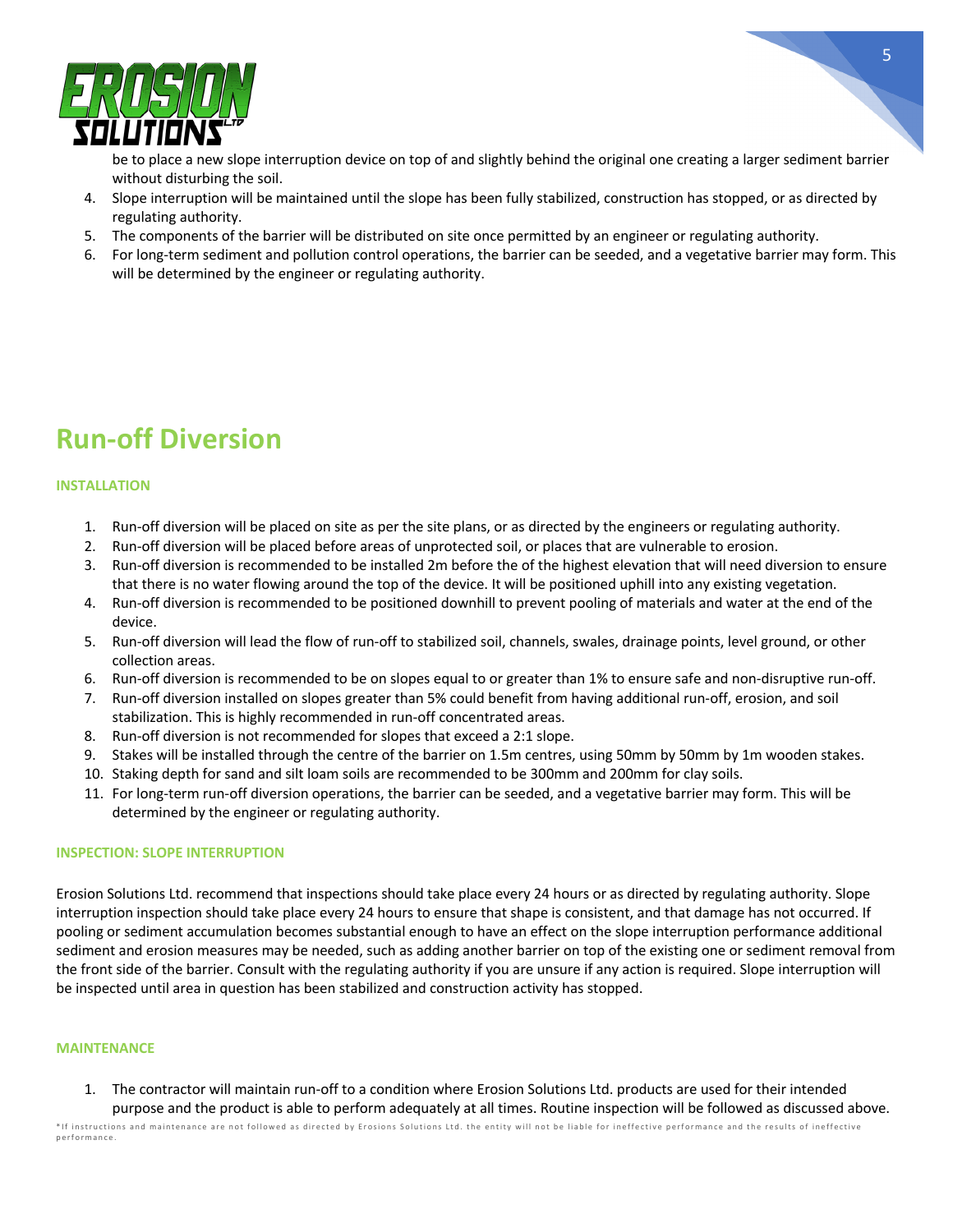

- 2. When damaged, the product will be repaired. If damage is beyond repair, the product will be replaced.
- 3. The contractor will remove sediment and other accumulated materials at the base of the of the slope interruption when accumulation has reached 1/2 of the effective height of the product, or as directed by the engineer. An alternative would be to place a new run-off diversion device on top of and slightly behind the original one creating a larger sediment barrier without disturbing the soil.
- 4. Run-off diversion will be maintained until the slope has been fully stabilized, construction has stopped, or as directed by regulating authority.
- 5. The components of the barrier will be distributed on site once permitted by an engineer or regulating authority.
- 6. For long-term sediment and pollution control operations, the barrier can be seeded, and a vegetative barrier may form. This will be determined by the engineer or regulating authority.

# **Sediment Traps**

### **INSTALLATION**

- 1. Sediment traps will be placed on site as per the site plans, or as directed by the engineers or regulating authority.
- 2. Sediment traps are recommended to not be placed on fill soil, delicate, sloping, or uneven ground.
- 3. Sediment traps are recommended to be installed on level surfaces. Verification of a level surface is recommended before installation.
- 4. Sediment traps are recommended to be placed at the base of the catchment area.
- 5. Run-off diversion could be installed to divert run-off flows from areas to enter the sediment trap.
- 6. Slope interruption can be placed upslope from the run-off to slow down flow velocity to reach the sediment trap at a lower speed, reducing the likelihood of damage to the sediment trap or other products on site.
- 7. Concentrated flows, channels, or ditches directing flow into sediment traps are recommended to have devices such as check dams, slope interruption or equivalents to slow down the energy before entry to the sediment trap. These measures should be placed a minimum of 6.5 m from the catchment area of the sediment trap.
- 8. Sediment traps will be installed to have an effective height of at least 1 m.
- 9. Ends of sediment traps are recommended to have at least 300mm higher elevation than that of the middle of the sediment trap. The middle of the sediment trap should be the lowest of elevations for better storage capacity of the trap.
- 10. Sediment traps are recommended to have a base width which that is equal to the effective height. If the effective height is 1m, then the base of the sediment trap must be 1m deep.
- 11. Sediment trap's height is to be measured vertically, not across diagonally up the slope of the sediment trap.
- 12. Additional runoff-sediment storage can be created by excavation of the area directly in front of the sediment trap.
- 13. Devices that are paired together to make longer lengths must have an overlap. There must be an overlap of at least 1.3m. Staking for the over-lap will be placed at 200 mm from end of sock and then 700mm from the first stake.
- 14. Stakes will be installed through the centre of the base of the sediment trap on 1.5m centres, using 50mm by 50mm by 1m wooden stakes.
- 15. Stakes shall be installed at a triangular pattern; the base sock will be staked through the centre. The upper layers will cross to form triangles, fastening each layer to the bottom layer. Stakes will be tied together with either 16 gauge or multiple strand 20 gauge so that at least 200mm of the wooden stake is showing above each layer of the sock. All base layers shall be staked on 1.5 m centres; upper layers will be staked in between these (every 750 mm) to ensure a strong stable structure. Rebar can be used if the soil is very compact or frozen.
- 16. Stake depths will be at least 300mm regardless of the soil type.
- 17. Additional layers of the sediment trap will be compacted and leveled.
- 18. Loose, non-composted wood chips can be placed in front and up the front of the sediment trap, along joints, and within voids. This creates a stronger seal in the joints/seams between soil and other socks mediating the possibility for sediment leakage or an undermined sediment trap.